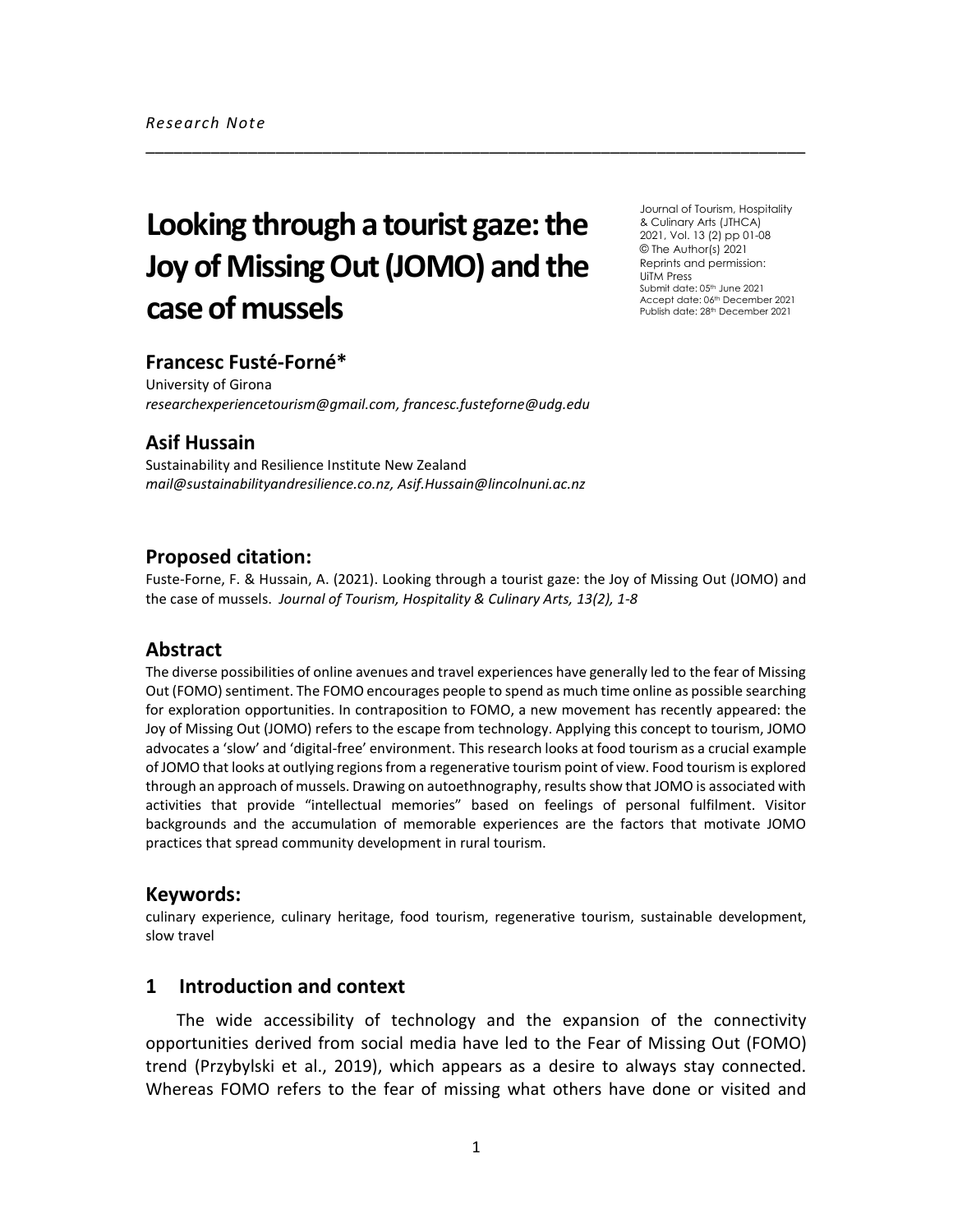commented upon, the Joy of Missing Out (JOMO) approach appeared as a "digital diet" (Gutiérrez, 2015). This trend promotes the disconnection of technology. Applied to tourism, this refers to visits to peripheral areas and to perform activities that contribute to visit, and by extension, life satisfaction (Friman et al., 2017) which equips with the recent notion of regenerative tourism (Hussain, 2021). This research note aims at analysing food tourism as an example of JOMO deviating from the case of mussels as a natural resource and a source of visitor experiences.

As part of the (over)use of technology that people are confronted with today, there are two types of reactions, as indicated by Gutiérrez (2015), which are FOMO and JOMO. FOMO is the fear of missing out on something (Hetz et al., 2015) - is the fear that people experience things that you want to experience (JWT, 2012). The FOMO concept is adopted as a marketing call to action, specifically targeting youth (Hodkinson, 2019), who are more dependent on FOMO's performance (Gutiérrez, 2015).

Gutiérrez (2015) points out that, in particular, FOMO is even more pertinent when travelling. It refers to the need to see every single spot and comment about it on social media, and it does not only affect the trip itself but also the pre and post stages of the tourism experience. In this way, tourism businesses must be able to offer practices and experiences that can be easily shared through social media (SKIFT, 2014). On the other hand, JOMO appeared to be the joy of missing something. According to Putra (2019), JOMO is a travel trend that aims to disconnect from the "virtual life" and relies on a type of journey focused on a motivation to relax and escape from everyday routines (Li et al., 2018). Today, JOMO is the successor to FOMO (Edelman, 2018). The overuse of technology in everyday life drives people to a strong need to break up with technology (Putra, 2019).

In this sense, JOMO's philosophy is readily applicable to destinations that are not overcrowded (Edelman, 2018; Putra, 2019). These phenomena occur primarily in peripheral areas (Fusté-Forné, 2019), for instance in marine and rural environments. JOMO functions best as a short-term disconnect (Aranda & Baig, 2018), especially in slow tourism (Fusté-Forné & Jamal, 2020). This study adds texture to this conversation by analysing the case of mussels from a tourist perspective that seeks a unique experience (see Urry, 1990). Both theoretical and practical implications are outlined.

#### **2 Methodology**

This research note presents a new and opportune approach to the study of food tourism. The paper focused on a qualitative methodology from a non-participating observation study (Somekh & Lewin, 2005). Drawing on published research and a visual autoethnography, the researchers relied on the understanding of mussels as a foodbased tourist attraction that runs to a "transformative" experience. Scarles (2010) defines visual autoethnography "as a fusion of observation and first-hand experience" (p. 909) which is also used in previous food research (see Fusté-Forné, 2020).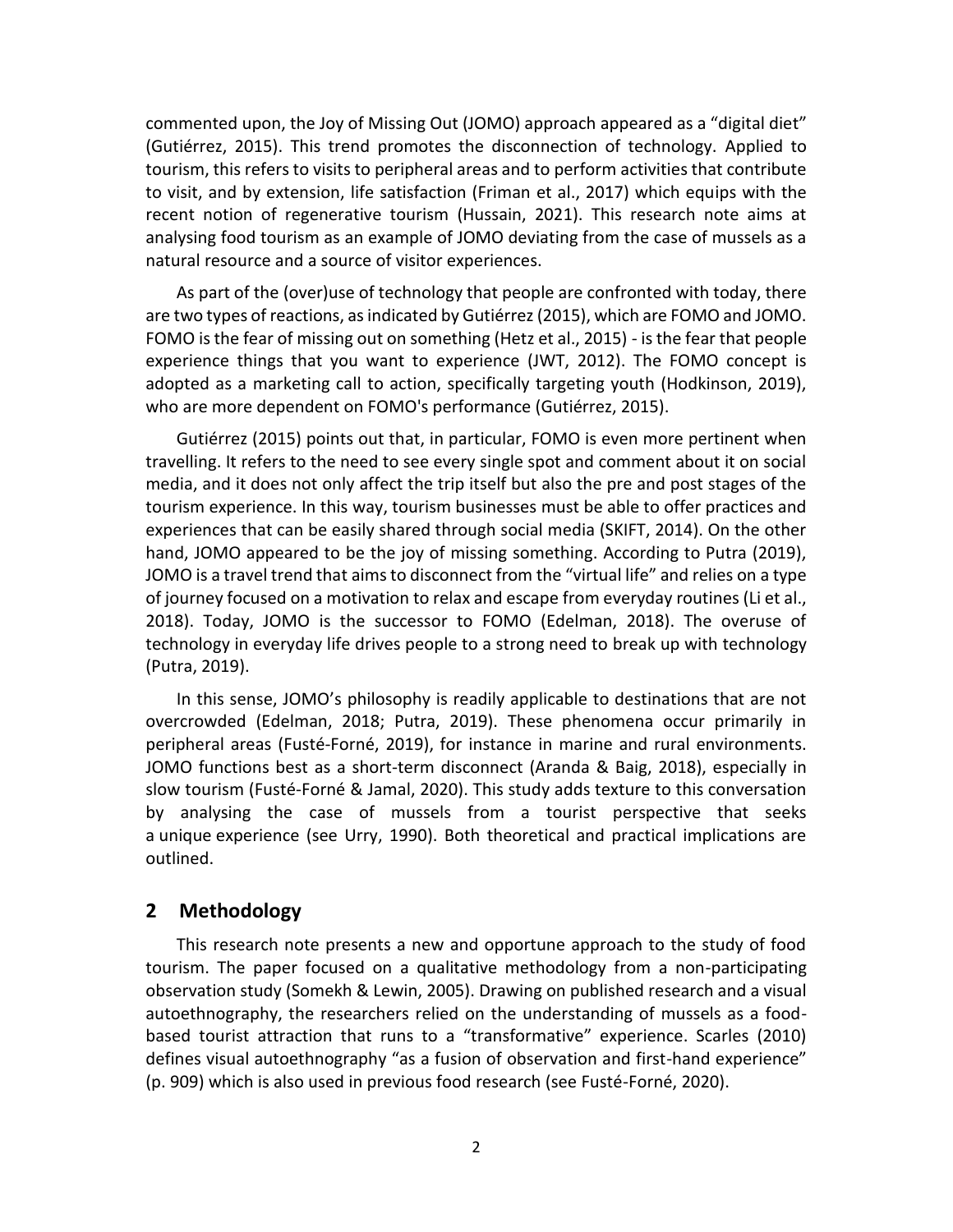# **3 Results of data analysis and discussion**

#### **3.1 Food in tourism systems**

Since the first analysis of the interactions between food and tourism carried by Belisle (1983), there has been an impressive amount of food tourism-based research where food tourism was traditionally defined as the journey to a place to visit food producers, festivals, restaurants and other food-based attractions (Hall & Sharples, 2003) to discover another culture through food (Long, 2004).

Food products define the culinary tradition of a place and they are used in many experiences from a tourism perspective. According to Ellis et al. (2018), the food experience value relies on the co-created relationships between food and place and, in this framework, food tourism is a representation of a place, its history and its people for example pizza and Italy.

Destinations must offer food-based tourism practices as part of visitor experiences that lead visitors to discover local foodscapes that communicate "the processes, contexts, and meanings associated with the production, harvesting, processing, cooking, serving, and consumption of food" (Knollenberg et al., 2020, p.2). As a consequence, the role of gastronomy in destination management and marketing strengthens the protection and promotion of local food-based heritage. Food is an example of the local sense of place consumed by tourists (Tikkanen, 2007). Food does not only emerge as a meaningful landmark for many destinations (Fusté-Forné, 2020) but also as a crucial reason to travel (McKercher, 2020).

According to Cohen and Avieli (2004), authentic ingredients are markers of authenticity. In this paper, mussels are the raw product that illustrates this understanding of food and tourism relationships in peripheries. Tourism experiences that build on mussels are presented in line with recent research which explored the relationships between food and tourism through the case of mussels. From the visual autoethnography work, results reveal the attributes that evoke *memorable gastronomic experiences* and spread *memory-triggering moments* (Williams, Yuan & Williams Jr, 2019) as identified in previous research.

#### **3.2 The role of mussels in food tourism experiences**

Hjalager, Johansen, and Rasmussen (2015) previously reported that 'mussels are Danish *terroir*', and this research note expands this understanding of wild foods and mussels as *terroir* elsewhere (see also Fusté-Forné, 2019). Destinations all over the world are marketed through food and eating. Mussels are an example. Lund (2015) reveals that mussels "nourish, give pleasure, and, most importantly, connect bodies, activities, and places" (p.21).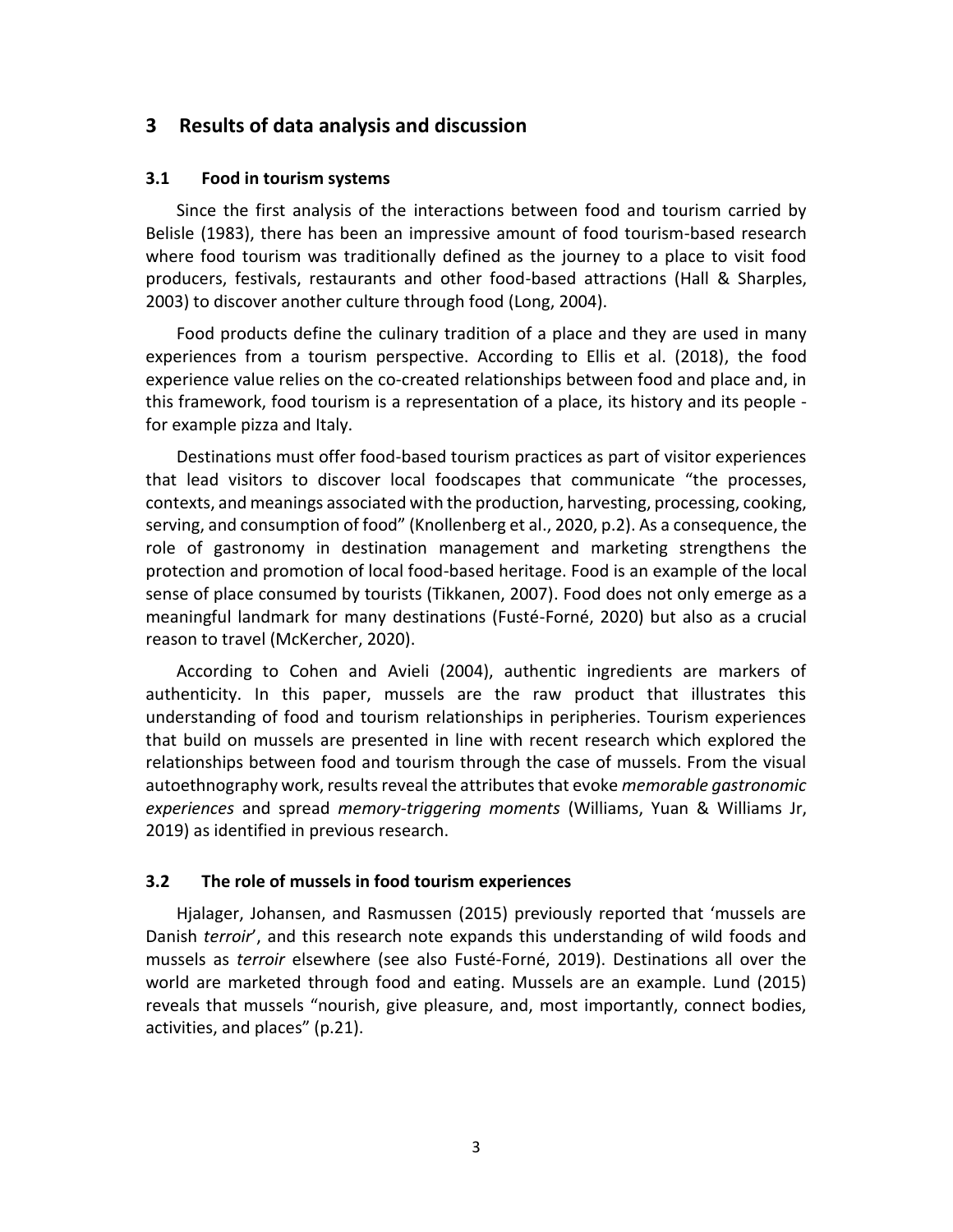

Figure 1: Wild mussels in columns (a) and rocks (b) in the Banks Peninsula, New Zealand (own source).



Figure 2: Mussels in Spanish municipal markets of Costa Brava (a) and Costa Daurada (b), Catalonia, Spain (own source).



Figure 3: Plates of mussels in restaurants of coastal destinations in (a) Barcelona, Catalonia, Spain and (b) Picton, New Zealand (own source).

Mussels are part of the natural landscapes of territories, such as happens with the case of New Zealand seascapes (Figure 1) which showcase the role of mussels as wild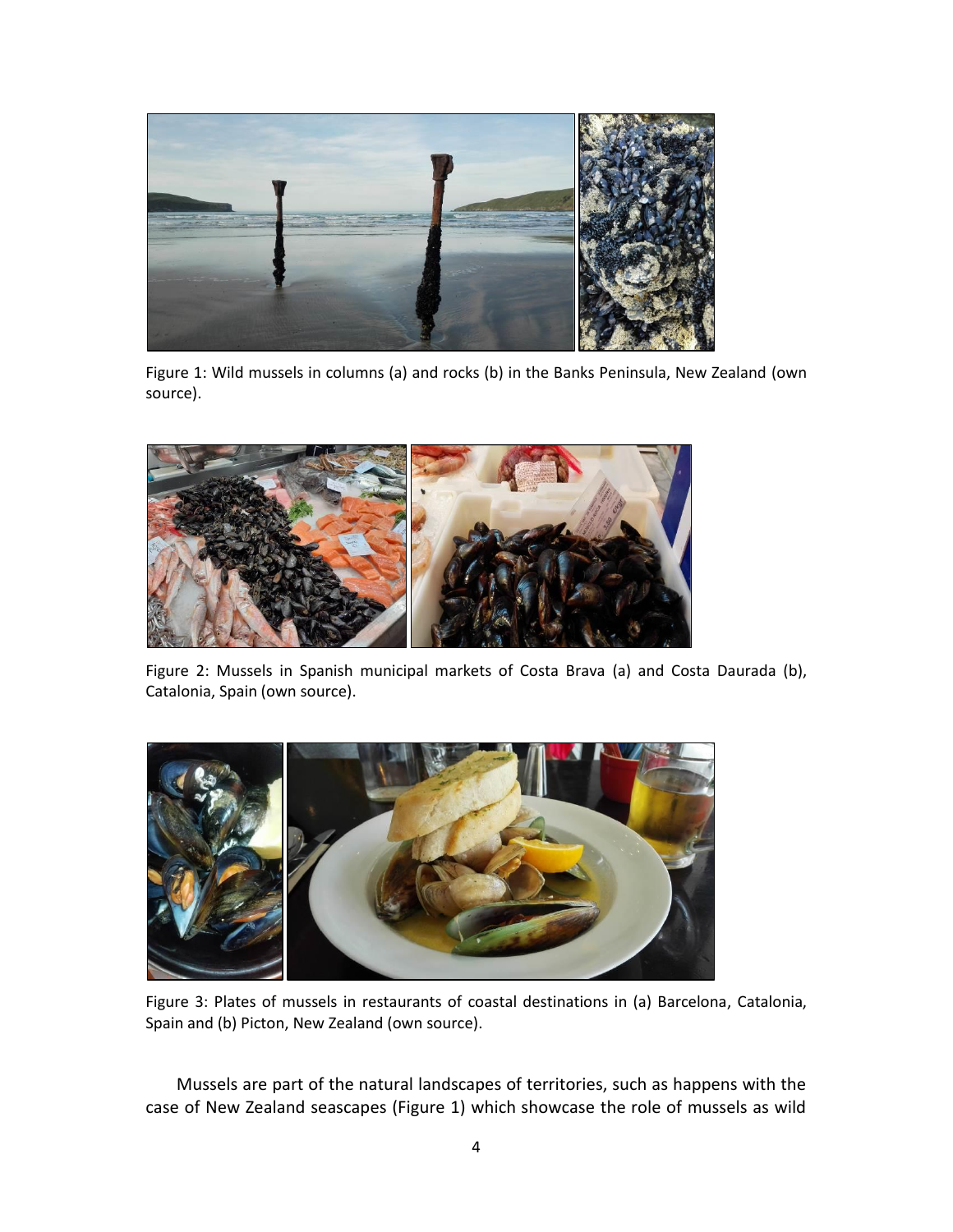foods. In addition, mussels are an iconic product in coastal destinations in countries such as Spain, where they are available as part of the offer of municipal markets (Figure 2). Later, mussels are also integrated into the offer of restaurant menus (Figure 3) where they emerge as a must-eat food. In this sense, Lund (2015) reports that mussels stimulate the senses and in particular a platter of mussels "accentuates the intimacy and sensual pleasures that eating involves" (p.27).

This citation illustrates the role of mussels in the co-creation of memorable foodbased experiences which rely on the attributes of authenticity and sociability, and as a source of *slow* emotions - for example, the use of both hands while you eat mussels. In addition, mussels represent an opportunity for marketing purposes, as revealed by Blichfeldta and Halkiera (2014) concerning the branding of Løgstør as "The Town of Mussels" where stakeholders share a common narrative - a story which relies on the process of awarding leisure and tourism value to mussels. These authors also affirm that mussel-based food festivals do not only represent events that make rural areas visible but also reinforce "the equity of the Løgstør brand" (p.1597) which require strong cooperation between private and public stakeholders.

Culinary heritage contributes to the development of both the identity and the image of a region (Kim & Iwashita, 2016). Previous publications confirm that "ethnic pride, national patriotism, familial and regional patrimony, agricultural traditions, and many other markers of identity are safeguarded in part at least by the preservation of gastronomical traditions" (Timothy & Ron, 2013, p.99). Thus, food products (Fusté-Forné, Medina & Mundet, 2020) and food traditions (Yankelevich, 2010) communicate a regional character. This can also be applied to mussels, which emerge as an identity product for several destinations over the world and promote a connection between products, people and places which supports slow tourism as a source for community development.

#### **3.3 Mussels-based food tourism as a source of JOMO**

As previously described, JOMO is related to bodily functions that can provide "intellectual souvenirs" which may drive a feeling of self-fulfilment (Thurnell-Read, 2017) which in turn derives from travel satisfaction and life satisfaction (Friman et al., 2017). It also contributes to memorable culinary experiences (Williams, Yuan & Williams Jr, 2019), as with the role of mussels in tourism, and enhances the overall well-being of local communities.

Previous studies (Li et al., 2018; McKercher, 2016; Norton, 2018) have exemplified some products and activities that fit with this travel trend, "far from technology", such as leisure activities, the discovery of nature, retreat and wellness, which do not only include nature but also cultural experiences. Although this manuscript has applied this concept to tourism of particular interest such as food tourism, further research needs to widen the theoretical and practical implications.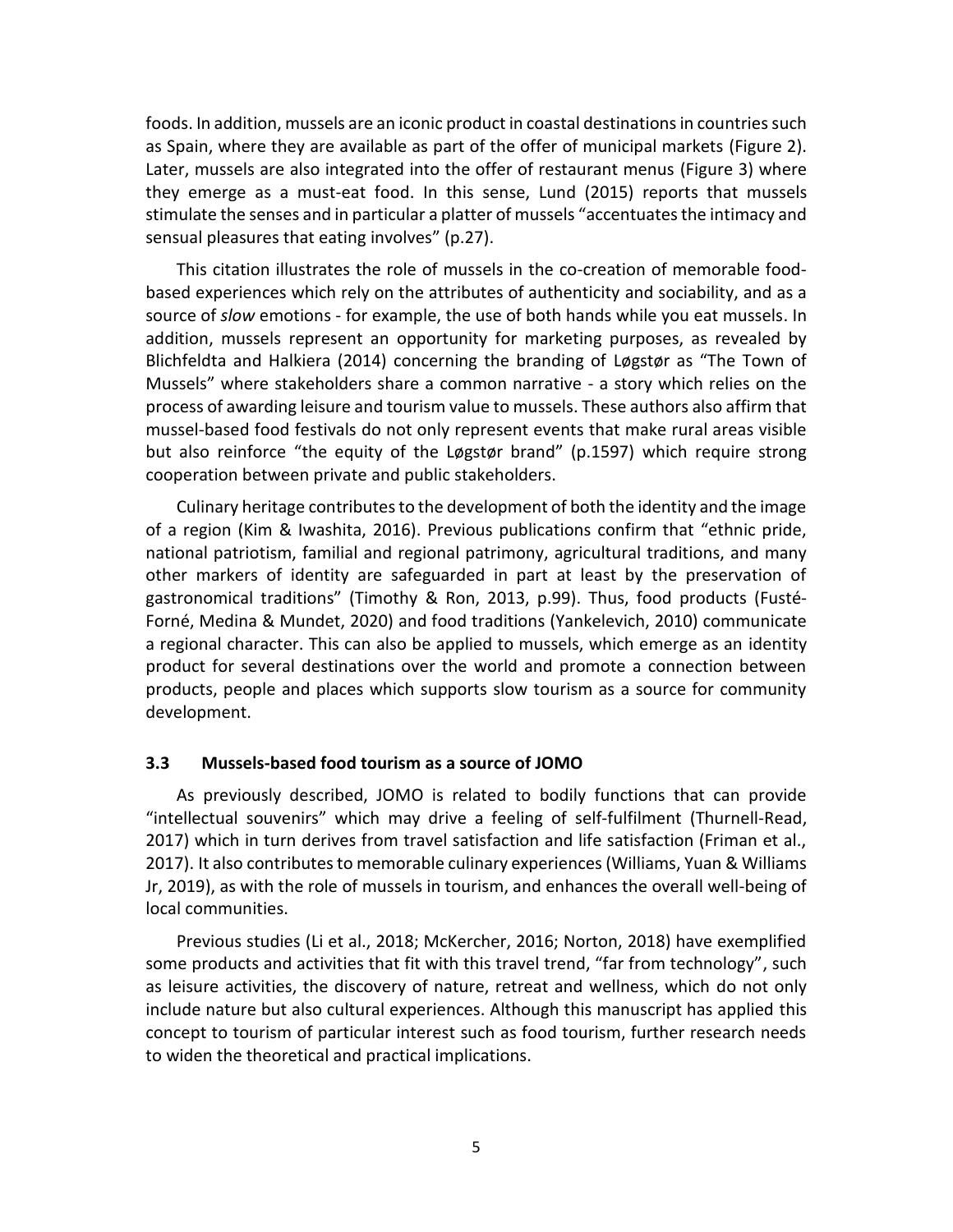As Putra (2019) indicates, JOMO as a tourism experience is also a lifestyle choice that involves enjoying travel with a disconnect from technology. In addition, effective JOMO needs to be utilized as a complete lifestyle, that is, as a long-term disconnection (Aranda & Baig, 2018) which also matches with recent calls for regenerative tourism (Cave & Dredge, 2020; Hussain, 2021) as a source of positive social change.

Food provides a sustainable relationship between the primary sector and tourism (Hermans, 1981; Telfer & Wall, 1996). For instance, "'traditional dishes' may not often be consumed by tourists due to the lack of knowledge, resilience to trying something new and general lack of such dishes in the usual gastronomic offer of restaurants" (Vuković & Terzić, 2020, p. 15). The importance of the study is based on generating knowledge based on the links between mussels and tourism seen in the cultural domain (i.e., markets) and natural landscapes (i.e., rocks), as well as in tourist services (i.e., restaurants). Increased cooperation between local producers and tourist services will result in the creation of mussel-based activities and practices. Likewise, the co-creation of authentic food and beverage tourism experiences (Okumus, 2020) will allow visitors to look at the planet through a JOMO tourist gaze that informs the transformation of food tourism futures.

## **4 Conclusion**

This research note provides a fresh and timely approach to the study of food tourism. Drawing on published research and a visual autoethnography, the researchers studied the role of mussels as a source of "transformative" experience within the context of food tourism. In this respect, results have developed the relationship between the JOMO concept and the case of mussels to promote the sustainability of tourism systems. The regeneration of tourism depends on the manner in which "slow" and "digital" activities and practices motivate responsible visitors and promote individual and social well-being.

## **5 About the authors**

Francesc Fusté-Forné, PhD, is a lecturer and researcher at the University of Girona, Spain. He specialises in rural food tourism and communication and marketing. He studied the food tourism phenomenon in different geographical contexts and at local, regional and national levels. Francesc is particularly interested in analysing media's role in the social and cultural understanding of business and communities in the face of changing, challenging and evolving global trends.

Asif Hussain, PhD, is the founding director of Sustainability and Resilience Institute New Zealand. He specialises in tourism and infrastructure development, focusing on the consequences of infrastructure development on sustainability and resilience. Asif is a dedicated entrepreneur, social worker, philanthropist, and has developed innovative solutions and facilitated numerous community projects that have led to life-changing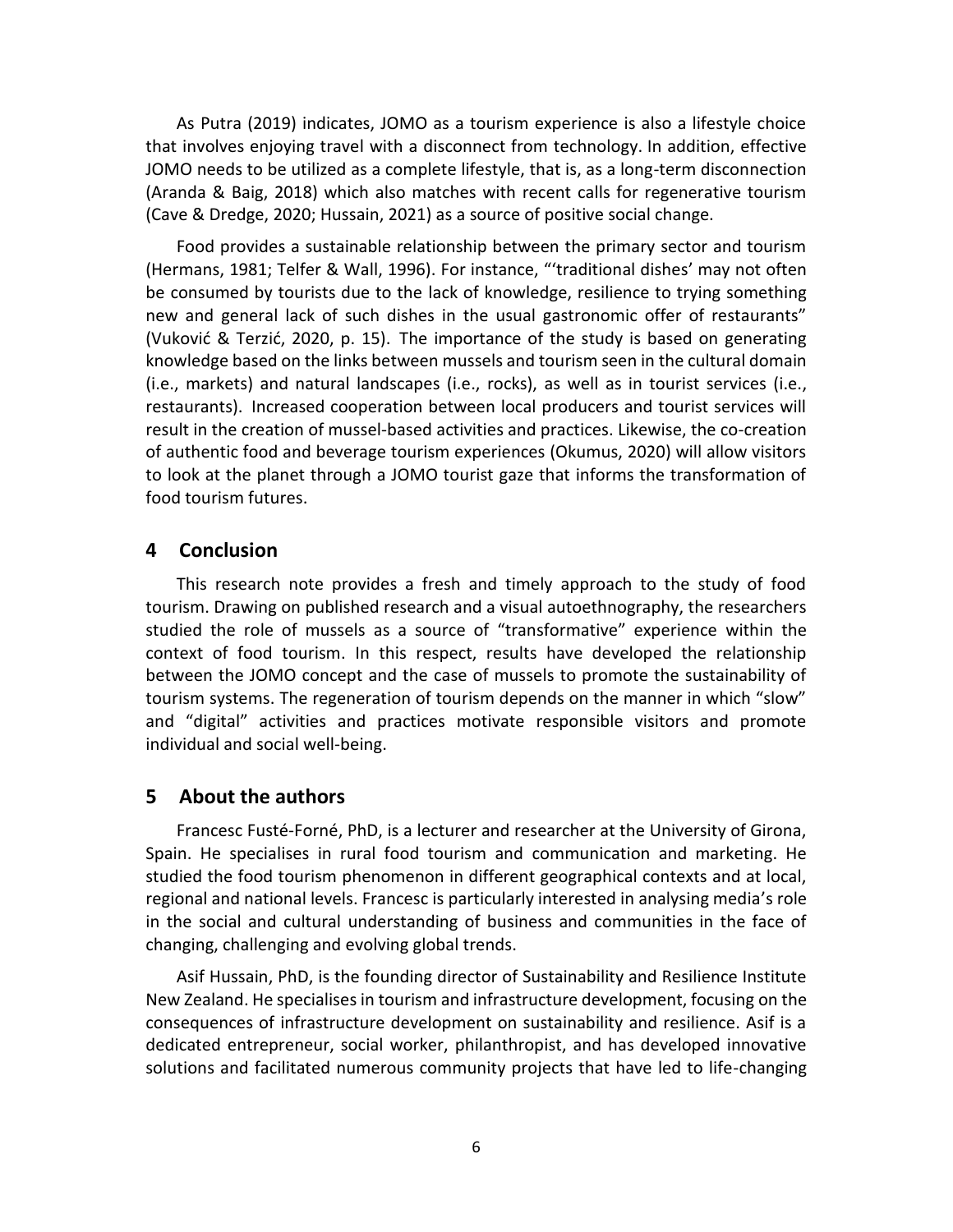outcomes. He demonstrated history of working in the higher education industry, sustainable development and resilience.

# **6 References**

- Aranda, J.H., & Baig, S. (2018, September). Toward JOMO: the joy of missing out and the freedom of disconnecting. In *Proceedings of the 20th International Conference on Human-Computer Interaction with Mobile Devices and Services* (p. 19). ACM.
- Belisle, F. J. (1983). Tourism and food production in the Caribbean. *Annals of Tourism Research*, *10*(4), 497-513.
- Blichfeldt, B. S., & Halkier, H. (2014). Mussels, tourism and community development: a case study of place branding through food festivals in rural North Jutland, Denmark. *European Planning Studies*, *22*(8), 1587-1603.
- Cave, J., & Dredge, D. (2020). Regenerative tourism needs diverse economic practices. *Tourism Geographies*, *22*(3), 503-513.
- Cohen, E., & Avieli, N. (2004). Food in tourism: Attraction and impediment. *Annals of Tourism Research*, *31*(4), 755-778.
- Edelman. (2018). *8 Trends Shaping Travel*. [https://www.edelman.com/post/trends-shaping](https://www.edelman.com/post/trends-shaping-travel-tourism-2018)[travel-tourism-2018](https://www.edelman.com/post/trends-shaping-travel-tourism-2018)
- Ellis, A., Park, E., Kim, S., & Yeoman, I. (2018). What is food tourism?. *Tourism Management*, *68*, 250-263.
- Friman, M., Gärling, T., Ettema, D., & Olsson, L. E. (2017). How does travel affect emotional wellbeing and life satisfaction?. *Transportation research part A: policy and practice*, *106*, 170-180.
- Fusté Forné, F., Medina, F. X., & Mundet i Cerdan, L. (2020). La Proximidad de los Productos Alimentarios: Turismo Gastronómico y Mercados de Abastos en la Costa Daurada (Cataluña, España). *Revista de Geografía Norte Grande*, *76*, 213-231.
- Fusté-Forné, F. (2019). Seasonality in food tourism: wild foods in peripheral areas, *Tourism Geographies*, ahead-of-print.
- Fusté-Forné, F. (2020). Savouring place: cheese as a food tourism destination landmark. *Journal of Place Management and Development*, *13*(2), 177-194.
- Fusté-Forné, F., & Jamal, T. (2020). Slow food tourism: an ethical microtrend for the Anthropocene. *Journal of Tourism Futures*, *6*(3), 227-232.
- Gutiérrez Zotes, P. (2015). El consumidor ubicuo-comportamientos ¿contrapuestos? que afectan a su relación con los espacios digitales. *Boletín de Estudios Económicos*, *70*(215), 311-326.
- Hall, C. M., & Sharples, L. (2003). The consumption of experiences or the experience of consumption? An introduction to the tourism of taste. In C. M. Hall, L. Sharples, R. Mitchell, N. Macionis, & B. Cambourne (Eds.), *Food tourism around the world. Development, management and markets*(pp. 13–36). Oxford: Butterworth-Heinemann.
- Hermans, D. (1981). The encounter of agriculture and tourism a Catalan case. *Annals of Tourism Research*, *8*(3), 462-479.
- Hetz, P.R., Dawson, C.L., & Cullen, T.A. (2015). Social Media Use and the Fear of Missing Out (FoMO) While Studying Abroad. *Journal of Research on Technology in Education, 47*(4), 259-272.
- Hjalager, A. M., Johansen, P. H., & Rasmussen, B. (2015). Informing regional food innovation through lead user experiments: The case of blue mussels. *British Food Journal*, *117*(11), 2706-2723.